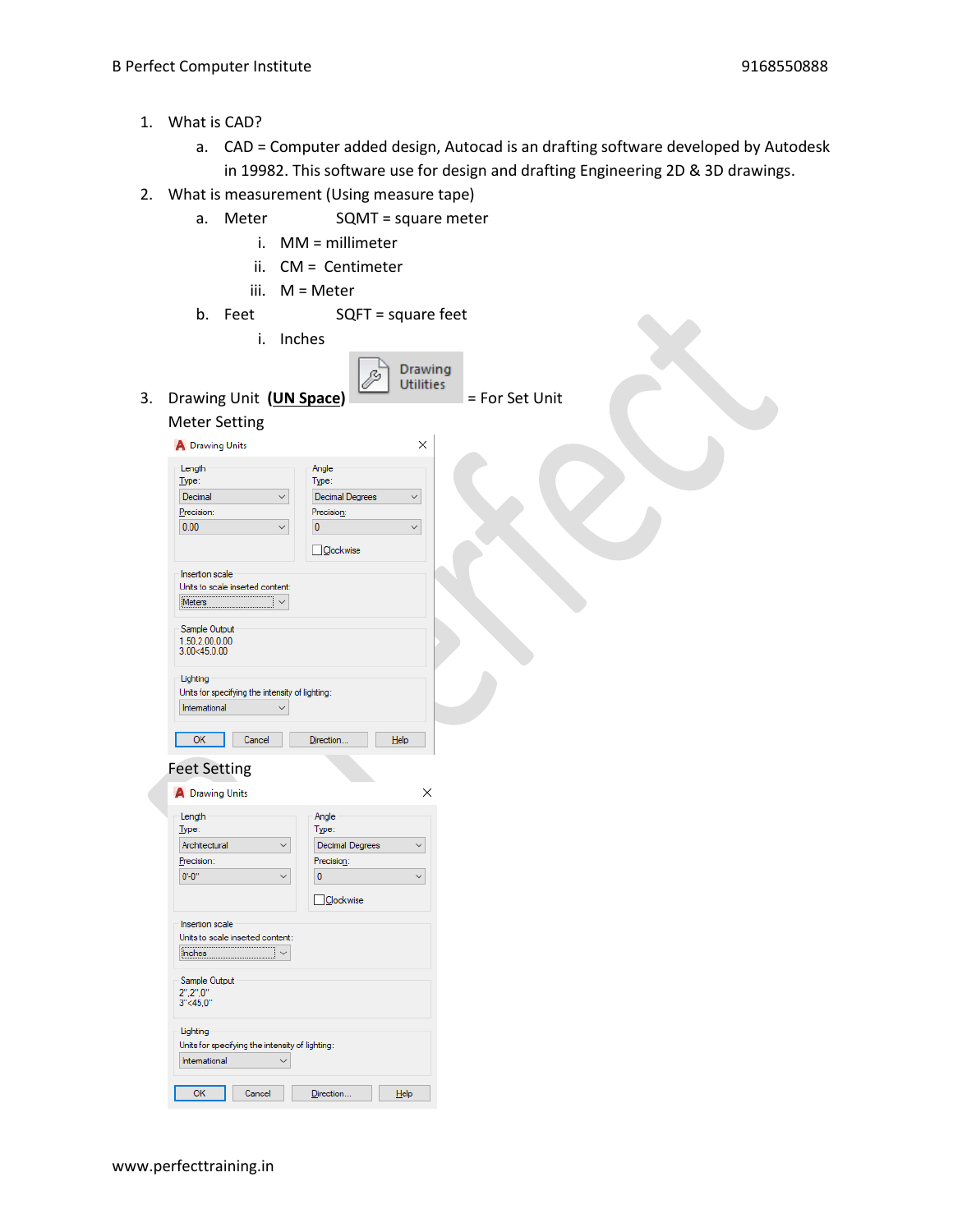- 4. **CTRL + G** for Hide and show Grid Line
- 5. **F7** also for hide and show grid line

|                                                                                              |                                                                                                  | <b>A</b> Drafting Settings |                                                |                                            |                                                                                                                                  | ×      |            |                                               |
|----------------------------------------------------------------------------------------------|--------------------------------------------------------------------------------------------------|----------------------------|------------------------------------------------|--------------------------------------------|----------------------------------------------------------------------------------------------------------------------------------|--------|------------|-----------------------------------------------|
|                                                                                              |                                                                                                  |                            |                                                |                                            | Snap and Grid Polar Tracking Object Snap 3D Object Snap Dynamic Input Quic 1   1                                                 |        |            |                                               |
|                                                                                              |                                                                                                  |                            | ○ Object Snap On (F3)                          | Object Snap Tracking On (F11)              |                                                                                                                                  |        |            |                                               |
|                                                                                              |                                                                                                  |                            | Object Snap modes                              |                                            |                                                                                                                                  |        |            |                                               |
|                                                                                              |                                                                                                  |                            | $\Box$ $\Box$ Endpoint                         |                                            | $\overline{\phantom{a}}$ Extension                                                                                               |        | Select All |                                               |
|                                                                                              |                                                                                                  |                            | △ △ Midpoint                                   |                                            | B ∠ Insertion                                                                                                                    |        | Clear All  |                                               |
|                                                                                              |                                                                                                  |                            | $\bigcirc$ $\vee$ Center<br>√ Geometric Center | ਨ                                          | √ Perpendicular<br>$\vee$ Tangent                                                                                                |        |            |                                               |
|                                                                                              |                                                                                                  |                            | $\otimes$ $\vee$ Node                          |                                            | $\vee$ Nearest                                                                                                                   |        |            |                                               |
|                                                                                              |                                                                                                  |                            | $\sqrt{Q}$ uadrant                             | ⊠                                          | √ Apparent intersection                                                                                                          |        |            |                                               |
|                                                                                              |                                                                                                  |                            | $\times \nabla$ Intersection                   |                                            | $\vee$ Parallel                                                                                                                  |        |            |                                               |
|                                                                                              |                                                                                                  |                            |                                                | stop tracking, pause over the point again. | To track from an Osnap point, pause over the point while in a<br>command. A tracking vector appears when you move the cursor. To |        |            |                                               |
|                                                                                              |                                                                                                  |                            |                                                |                                            |                                                                                                                                  |        |            |                                               |
| 6.                                                                                           | Object Snap (OS Space)                                                                           |                            | Options                                        |                                            | OK                                                                                                                               | Cancel | Help       | make sure all                                 |
|                                                                                              | object snap mode active.                                                                         |                            |                                                |                                            |                                                                                                                                  |        |            |                                               |
|                                                                                              | Line                                                                                             |                            |                                                |                                            |                                                                                                                                  |        |            |                                               |
| 7.                                                                                           | Line Tool (L Space)<br>Create line with shortcut key                                             |                            |                                                |                                            |                                                                                                                                  |        |            |                                               |
|                                                                                              | Line tool use for create vertical and horizontal (segment) Line<br>а.                            |                            |                                                |                                            |                                                                                                                                  |        |            |                                               |
| 8.                                                                                           | Ortho F8 for Ortho Mode : create line constrained and perpendicular direction.                   |                            |                                                |                                            |                                                                                                                                  |        |            |                                               |
| 9.                                                                                           | Polyline<br>Polyline (PL Space)<br>use for create straight line segment as well as arc. Polyline |                            |                                                |                                            |                                                                                                                                  |        |            |                                               |
|                                                                                              | connected each line of segment                                                                   |                            |                                                |                                            |                                                                                                                                  |        |            |                                               |
| a. When you using polyline $\triangle$ for Arch and $\angle$ for Line again.                 |                                                                                                  |                            |                                                |                                            |                                                                                                                                  |        |            |                                               |
| 10. (D Space) Dimension Style manager                                                        |                                                                                                  |                            |                                                |                                            |                                                                                                                                  |        |            |                                               |
|                                                                                              | a.                                                                                               |                            |                                                |                                            |                                                                                                                                  |        |            |                                               |
|                                                                                              | Dimension<br>to Create linear or aligned dimenstion.<br>11. Dimension (DIM Space)                |                            |                                                |                                            |                                                                                                                                  |        |            |                                               |
| Linear<br>use for create a linear vertical or Horizontal<br>12. Linear Dimension (DLI space) |                                                                                                  |                            |                                                |                                            |                                                                                                                                  |        |            |                                               |
|                                                                                              | Straight perpendicular line dimension.                                                           |                            |                                                |                                            |                                                                                                                                  |        |            |                                               |
|                                                                                              | 13. Aligned Dimension (DAL Space)                                                                |                            |                                                | Aligned                                    |                                                                                                                                  |        |            | For Create aligned constrained line dimension |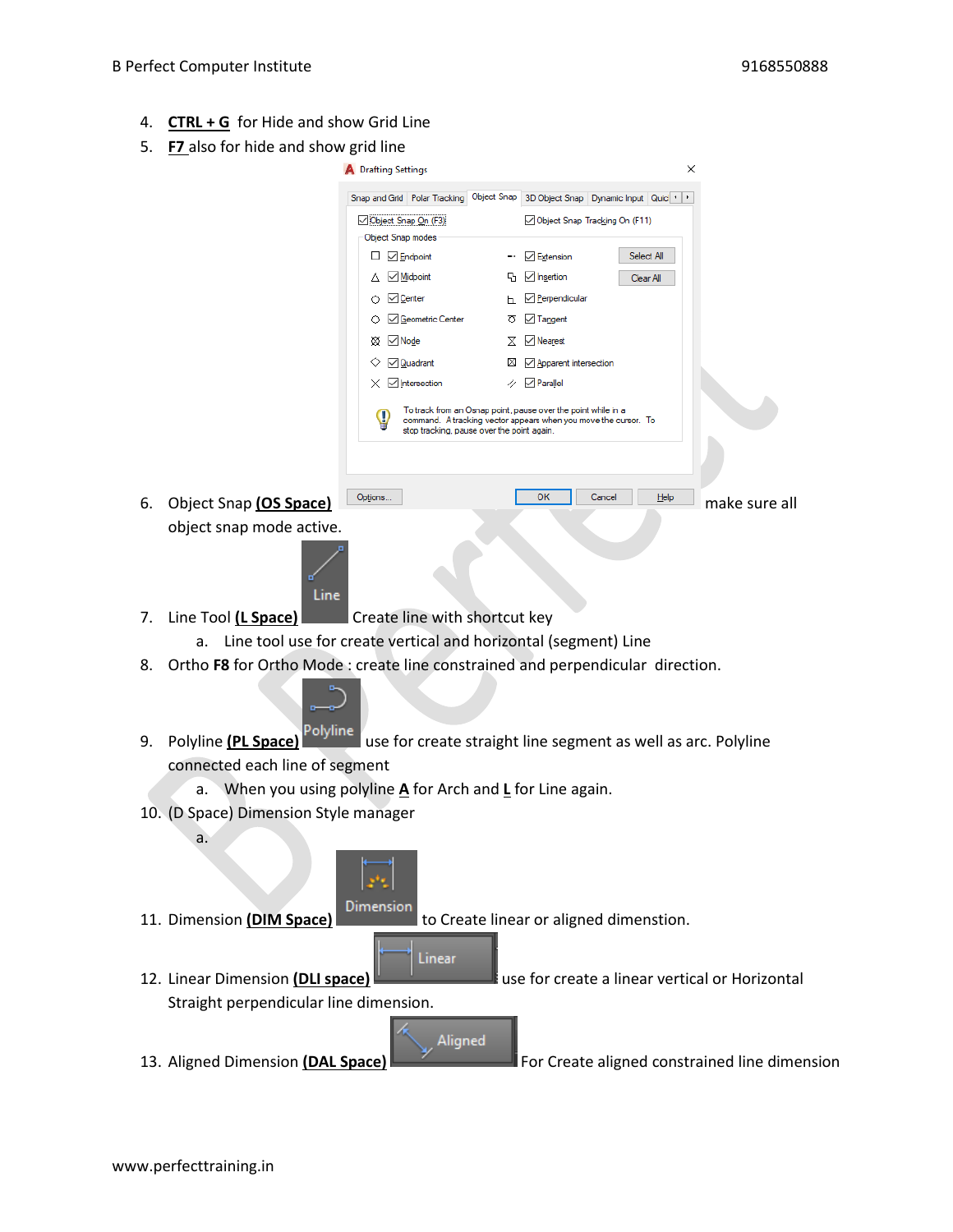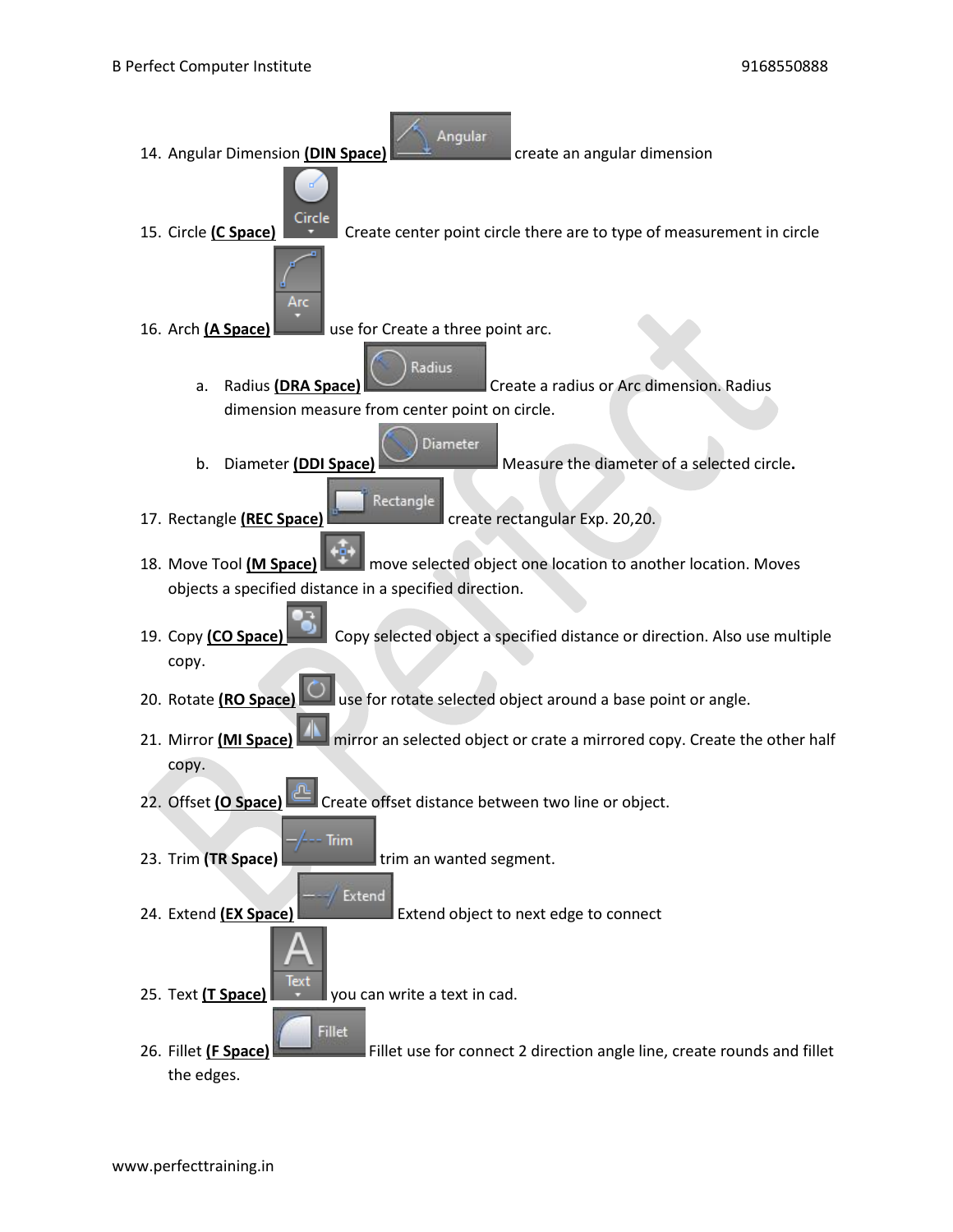